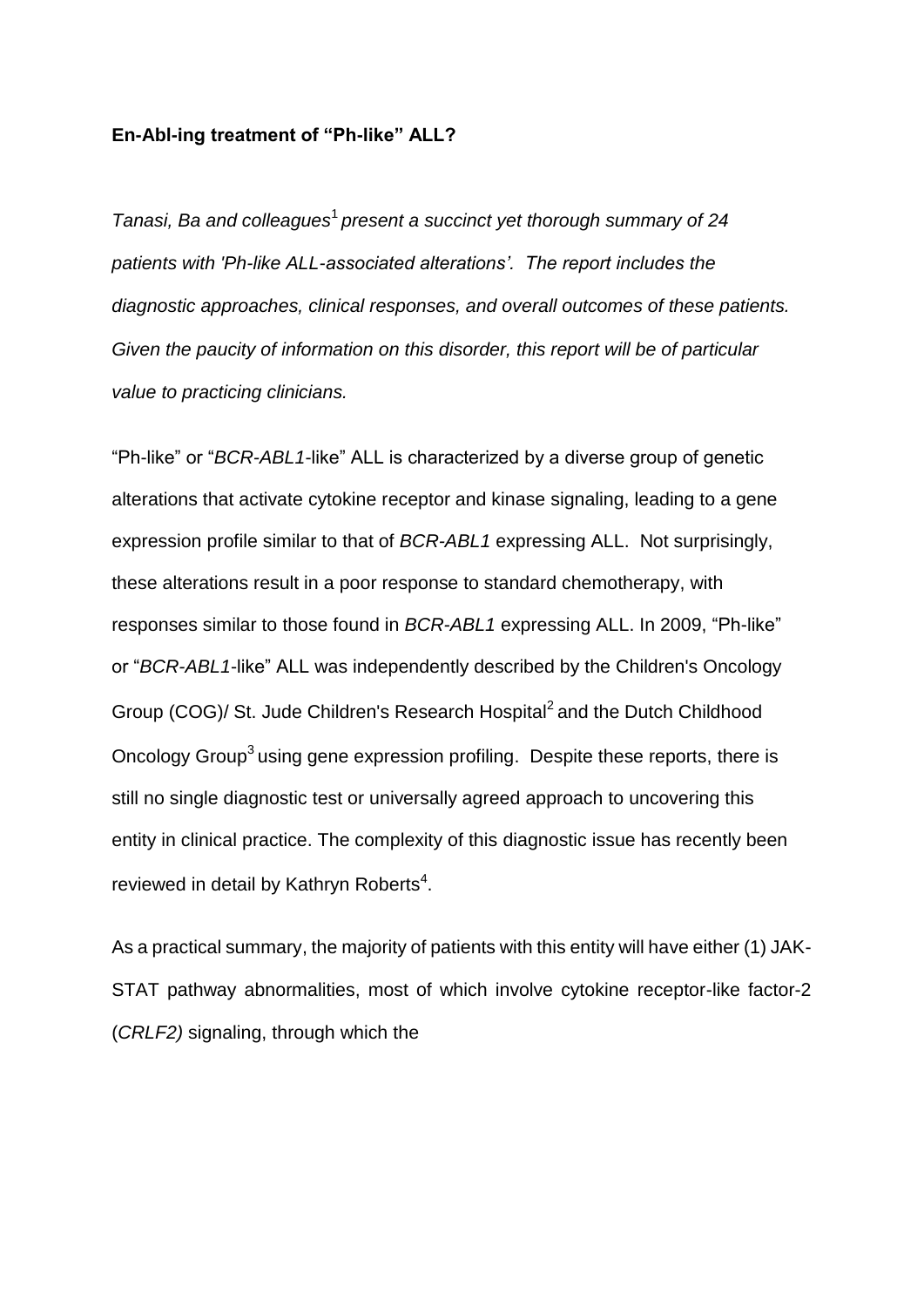JAK-STAT pathway is activated (for example *IGH-CRLF2, P2RY8-CRLF2*  translocations), or other fusions activating that same pathway including but not limited to those affecting JAK2 and EPOR, the erythropoietin receptor or (2) ABLclass fusions, including *ABL1*, *ABL2*, *CSF1R*, *LYN* and *PDGF* gene fusions. There are reports of cell lines and primary cells harboring ABL-class fusions responding to dasatinib<sup>5</sup>, but also, a recent clinical report of resistance to imatinib developing via a *PDGFRBC843G* mutation<sup>6</sup> .

Despite these scientific advances, there remains little information available to guide clinicians when faced with this entity in their patients. In this context, the short report of patients treated by the French GRAALL and FRAALLE groups illustrates the real-world outcome of a small group of patients with "Ph-like" ALL in the first category, namely those who have ABL-class fusions. The significance of this report is threefold. First, it clearly illustrates that, despite the potential for diagnostic complexity, many of the relevant genetic abnormalities can be detected by a relatively simple screening strategy directed at identifying known, targetable lesions using established cytogenetic and PCR techniques. These techniques are well within the capability and pocket of most modern diagnostic laboratories. Second, it illustrates how patients with this entity have presented in real life, helping early recognition of when it should be suspected clinically, where a pre-emptive diagnostic approach is not yet available. Seven of the cohort of 19 relatively young patients did not reach CR after intensive induction therapy and 11 of the 19 had a poor prednisolone response. Furthermore, among those who did reach CR, the majority still had high-level minimal residual disease. Hence, poor response to initial therapy should be a *strong red-flag* to immediately seek further diagnostic information to confirm or rule out "Ph-like" ALL. Third, some of these patients in this case series appeared to benefit from the introduction of TKI, further strengthening the need to make an early diagnosis and to urgently seek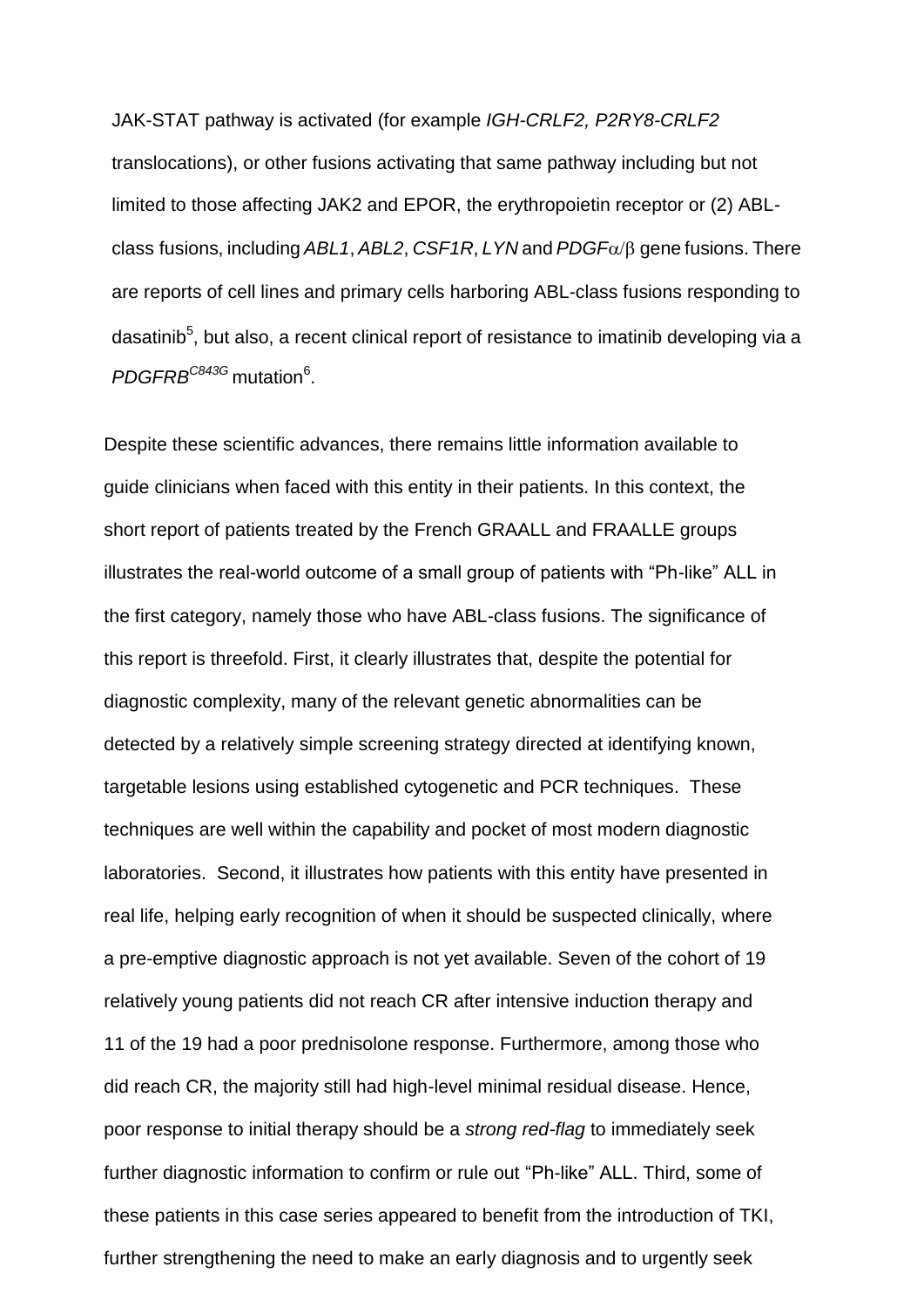alternative or additional therapeutic agents to conventional chemotherapy.

Clearly, this report is a retrospective series of cases. It does not inform us about incidence, and we cannot know the denominator, namely, if there are other patients with unidentified ABL-class fusions who had a successful outcome without TKI. It is important to note that the ongoing prospective trial AALL131 (NCT 02883049) from the COG will evaluate the outcome with the addition of dasatinib started after month 1 of therapy. Until the outcome from the COG trial is known, physicians who need published outcome data to be allowed to prescribe TKI therapy for ABL-class fusions will find the current data helpful.

Finally, whilst we are now clear that "Ph-like" ALL portends a poor response to conventional chemotherapy, we do not yet know the clinical and prognostic relevance of these lesions in the era of immunotherapy. It is incumbent on all ongoing immunotherapy trials to make stringent efforts to identify "Ph-like" ALL, and document subgroup analyses in their statistical plans. Whenever possible, material from completed immunotherapy studies should be evaluated retrospectively, to document the responses within this subtype of ALL.